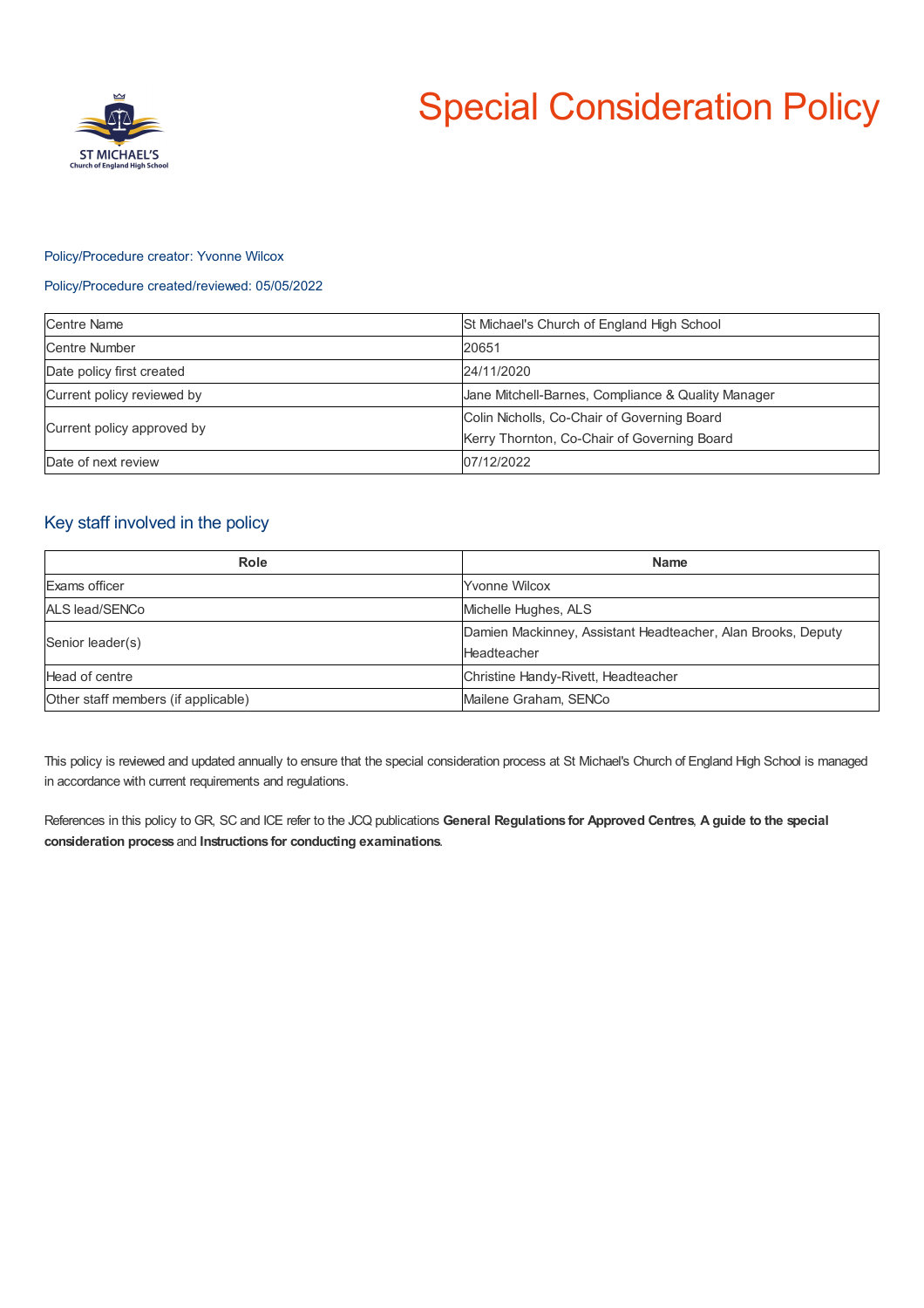# Introduction

(updated 2021/22) Special consideration is given to a candidate who has temporarily experienced illness, injury or some other event outside of their control at the time of the assessment. It is applied when the issue or event has had, or is reasonably likely to have had, a material effect on a candidate's ability to take an assessment or demonstrate his or her normal level of attainment in an assessment. (SC 1)

Special consideration can go some way to assist a candidate affected by a potentially wide range of difficulties, emotional or physical, which may influence performance in their examinations. It cannot remove the difficulty faced by the candidate. This means that there will be some situations where candidates should not be entered for an examination. This is because only minor adjustments can be made to the mark awarded. To make larger adjustments would jeopardize the standard of the examination. (SC 1)

# Purpose of the policy

The purpose of this policy is to identify roles and responsibilities within the special consideration process and confirms St Michael's Church of England High School will submit an application for special consideration where a candidate meets the published criteria. (GR 5.9)

# Eligibility for special consideration

- Candidates will be eligible for special consideration if they have been fully prepared and have covered the whole course but performance in the examination, or in the production of coursework or non-examination assessment, is materially affected by adverse circumstances beyond their control (SC 2.1)
- Special consideration must be applied for at the time of the assessment (SC 2)
- Candidates will NOT be eligible for special consideration if preparation for, or performance in the examination is affected by the reasons detailed in the JCQ publication **A guide to the special consideration process** (SC 2.3)

## Roles and Responsibilities

### **The role of the head of centre**

- Be familiar with, refers to and directs relevant centre staff to the annually updated JCQ publication **A guide to the special consideration process**
- Ensure where a candidate meets the published criteria, an application for special consideration will be submitted to the relevant awarding body by the exams office/officer

### Additional responsibilities:

### • not applicable

### **The role of the examsoffice/officer**

- Refer to the criteria detailed in the JCQ publication **A guide to the special consideration process** to determine where a candidate is/is not eligible for special consideration
- Where a candidate meets the published criteria, submit an application for special consideration to the relevant awarding body

Additional responsibilities:

### • not applicable

### **The role of the senior leader**

• Produce signed evidence to support all applications for special consideration (SC 6)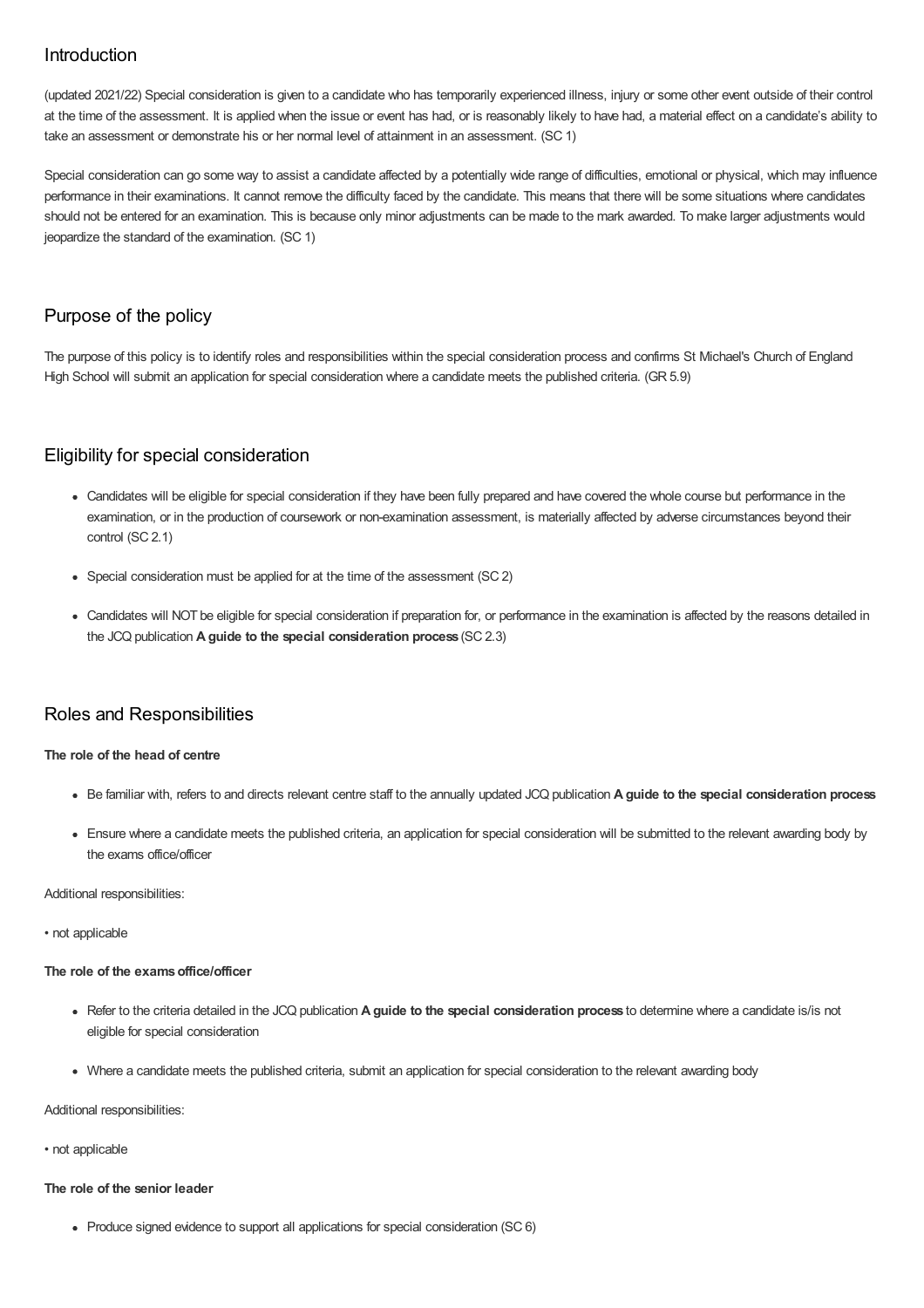Additional responsibilities:

• not applicable

#### **The role of other staff**

Provide any appropriate evidence or information that may be required to determine a candidate's eligibility for special consideration

Additional responsibilities:

• not applicable

### **The role of an affected candidate (or parent/carer)**

Provide any medical or other evidence that may be required to confirm eligibility for special consideration

Additional responsibilities:

• not applicable

## Applying for special consideration

At St Michael's Church of England High School, where a candidate is eligible, special consideration will be applied for at the time of the assessment in accordance with the regulations as detailed in the JCQ publication **A guide to the special consideration process**.

(updated 2021/22) For candidates who are present for the assessment but disadvantaged St Michael's Church of England High School must be satisfied that there has been a material detrimental effect on candidate examination performance or in the production of coursework or non-examination assessment.

Examples where a candidate/candidates may be eligible for special consideration include:

- A candidate arrives for the examination and is clearly unwell, extremely distressed and/or may have sustained an injury that requires emergency access arrangements to be put in place:
	- the candidate is kept under centre supervision (from 30 minutes after the published starting time for that examination until they begin it) while appropriate arrangements are put in place for the candidate to take the examination (ICE 7.4)
	- special consideration is applied if this indisposition has had, or is reasonably likely to have had, a material effect on the candidate's ability to demonstrate his or her normal level of attainment in the examination (SC 1)
- Application for an allowance on the last paper taken in a daywhen a candidate has been entered for three or more examinations timetabled for the same dayand the total duration of those papers is more than 5 hours 30 minutes (GCSE examinations) or more than 6 hours (GCE examinations) (SC 3.3)
- Serious disturbance during the examination (SC 2.1)
- Candidates will not be eligible for special consideration if preparation for, or performance in the examination is affected bya minor disturbance in the examination room caused byanother candidate, such as momentarybad behaviour or a mobile phone ringing (SC2.3)

Additional examples:

### • not applicable

### **Candidateswho are absent from a timetabled component/unit for acceptable reasons**

If a candidate is absent for acceptable reasons, and St Michael's Church of England High School can support this, special consideration will be applied for if the examination missed is in the terminal series and the minimum requirements for enhanced grading in cases of acceptable absence can be met. (SC 4)

(updated 2021/22) For unitised examinations taken in an examination series prior to certification, candidates must be re-entered for any missed units at the next assessment opportunity. Unless there are difficulties arising, e.g. group performances which cannot be repeated, special consideration will not be awarded. (SC 4)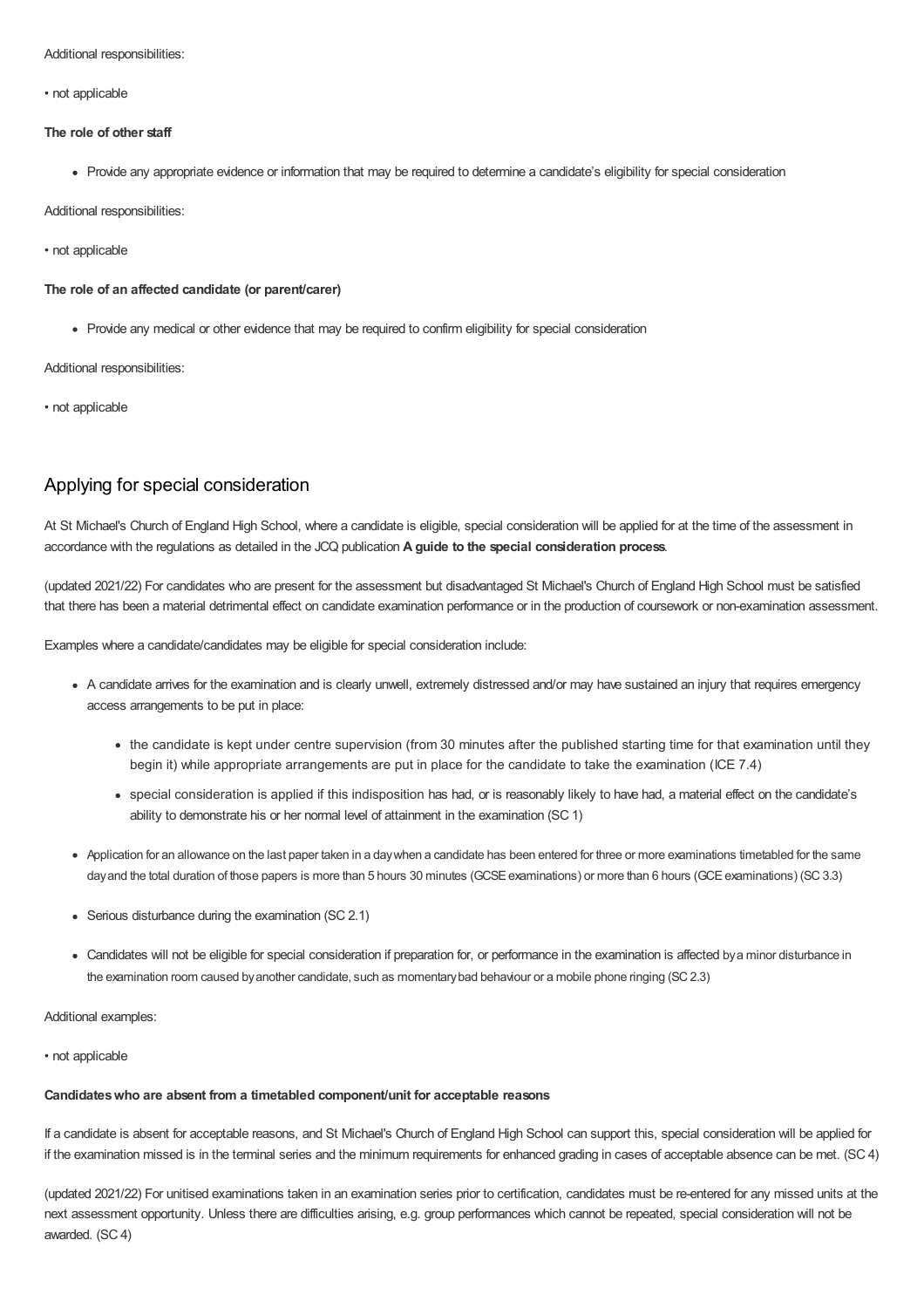#### **Other issues**

Where other issues or problems affect a candidate or a group of candidates, special consideration will be explored in **A guide to the special consideration process** and applied for where eligible. This may include, for example:

- Other certification (SC 5)
- Coursework/non-examination assessment extensions (SC 5)
- Shortfall in work (coursework/non-examination assessment) (SC 5)
- Lost or damaged work (non-examination assessment components) (SC 5)
- Candidates taking an incorrect or defective question paper (SC 5)
- Candidates undertaking the wrong controlled assessment or non-examination assessment assignment (SC 5)

### Additional issues:

• not applicable

Where a candidate may be eligible for special consideration (a post assessment adjustment) in a vocational qualification, St Michael's Church of England High School will follow **A guide to special consideration** (section 7) and awarding body guidance to determine if, when and how an adjustment can be applied for.

## Processing applications for special consideration

#### **The role of the head of centre**

Ensure all eligible applications are supported by signed evidence produced by a member of the senior leadership team (SC 6)

#### Additional responsibilities:

• not applicable

### **The role of the examsoffice/officer**

- Ensure applications are processed as required by the awarding bodies
- Ensure a candidate/candidates (or a parent/carer) understands that all cases must be dealt with by the centre [SC 6]
- Ensure that special consideration is applied for at the time of the assessment
- Ensure special consideration is not applied for in a cumulative fashion and where a candidate may be affected by different indispositions, ensure special consideration is only applied for the most serious indisposition
- Keep evidence to support all applications on file until after the publication of results and provide the signed evidence produced by a member of the senior leadership team in support an application where this may be requested by an awarding body (SC 6)
- Meet the awarding body deadline(s) for submitting applications

Other responsibilities:

• not applicable

## Submitting applications for special consideration